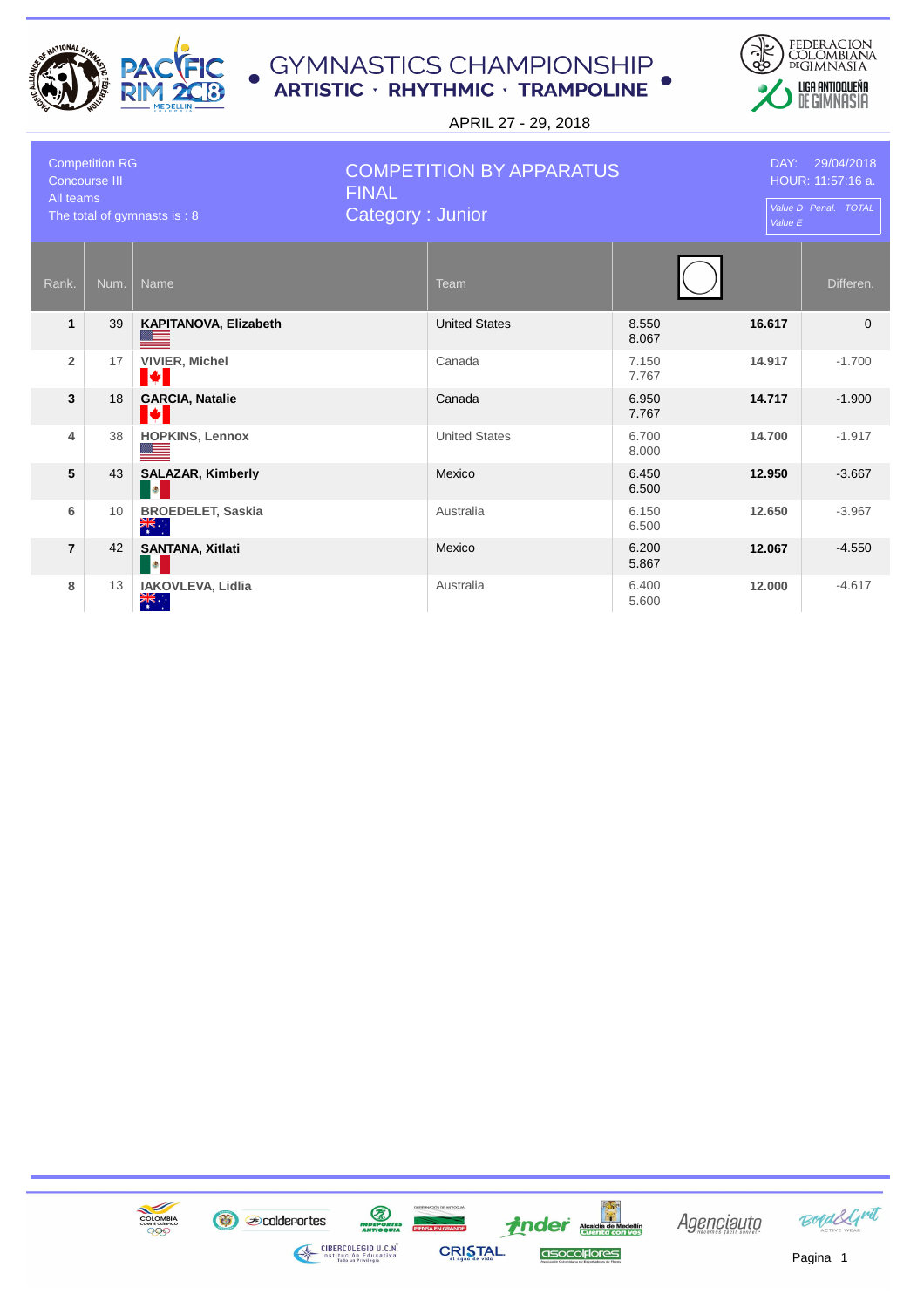



| <b>Competition RG</b><br><b>Concourse III</b><br>All teams<br>The total of gymnasts is: 8 |      | <b>COMPETITION BY APPARATUS</b><br><b>FINAL</b><br>Category: Junior |  |                      |                | DAY: 29/04/2018<br>HOUR: 11:57:16 a.<br>Value D Penal. TOTAL<br>Value E |        |           |
|-------------------------------------------------------------------------------------------|------|---------------------------------------------------------------------|--|----------------------|----------------|-------------------------------------------------------------------------|--------|-----------|
| Rank.                                                                                     | Num. | <b>Name</b>                                                         |  | <b>Team</b>          |                |                                                                         |        | Differen. |
| $\mathbf{1}$                                                                              | 39   | KAPITANOVA, Elizabeth                                               |  | <b>United States</b> | 7.700<br>8.483 |                                                                         | 16.183 | $\Omega$  |
| $\overline{2}$                                                                            | 40   | XIAO, Shannon                                                       |  | <b>United States</b> | 7.200<br>7.567 |                                                                         | 14.767 | $-1.416$  |
| 3                                                                                         | 18   | <b>GARCIA, Natalie</b><br>I÷.                                       |  | Canada               | 6.950<br>7.617 |                                                                         | 14.567 | $-1.616$  |
| 4                                                                                         | 17   | <b>VIVIER, Michel</b><br>H                                          |  | Canada               | 6.800<br>7.483 |                                                                         | 14.283 | $-1.900$  |
| 5                                                                                         | 43   | <b>SALAZAR, Kimberly</b><br>$\bullet$                               |  | Mexico               | 6.100<br>6.100 | $-0.05$                                                                 | 12.150 | $-4.033$  |
| 6                                                                                         | 42   | <b>SANTANA, Xitlati</b><br>$\bullet$                                |  | Mexico               | 6.700<br>5.333 |                                                                         | 12.033 | $-4.150$  |
| $\overline{7}$                                                                            | 25   | <b>BUGUEIRO, Emilia</b>                                             |  | Chile                | 5.500<br>6.300 |                                                                         | 11.800 | $-4.383$  |
| 8                                                                                         | 14   | <b>LEARMONT, Phoebe</b><br>$\frac{1}{\sqrt{K}}$                     |  | Australia            | 4.900<br>5.400 | $-0.30$                                                                 | 10,000 | $-6.183$  |

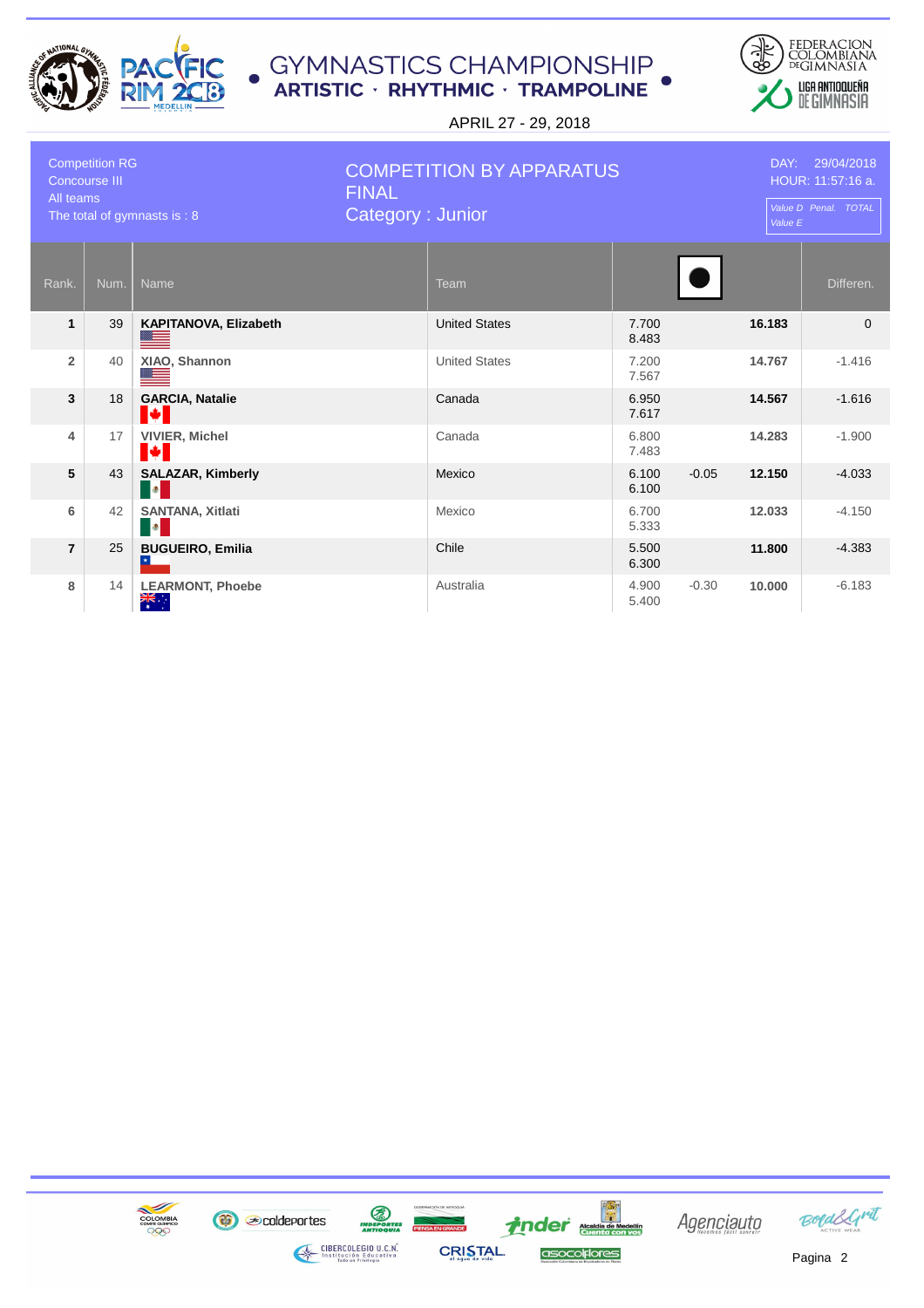



| <b>Competition RG</b><br><b>Concourse III</b><br>All teams<br>The total of gymnasts is : 8 |      | <b>COMPETITION BY APPARATUS</b><br><b>FINAL</b><br>Category: Junior |  |                      |                | DAY: 29/04/2018<br>HOUR: 11:57:16 a.<br>Value D Penal. TOTAL<br>Value E |           |  |
|--------------------------------------------------------------------------------------------|------|---------------------------------------------------------------------|--|----------------------|----------------|-------------------------------------------------------------------------|-----------|--|
| Rank.                                                                                      | Num. | <b>Name</b>                                                         |  | Team                 |                |                                                                         | Differen. |  |
| $\mathbf{1}$                                                                               | 39   | KAPITANOVA, Elizabeth                                               |  | <b>United States</b> | 7.700<br>8.300 | 16.000                                                                  | $\Omega$  |  |
| $\overline{2}$                                                                             | 18   | <b>GARCIA, Natalie</b><br>I¥I                                       |  | Canada               | 8.000<br>7.767 | 15.767                                                                  | $-0.233$  |  |
| 3                                                                                          | 17   | <b>VIVIER, Michel</b><br>I÷.                                        |  | Canada               | 7.700<br>7.633 | 15.333                                                                  | $-0.667$  |  |
| 4                                                                                          | 40   | XIAO, Shannon<br>⇚                                                  |  | <b>United States</b> | 7.600<br>7.433 | 15.033                                                                  | $-0.967$  |  |
| 5                                                                                          | 13   | IAKOVLEVA, Lidlia<br>$\frac{1}{\sqrt{2}}$                           |  | Australia            | 7.300<br>7.200 | 14.500                                                                  | $-1.500$  |  |
| 6                                                                                          | 43   | <b>SALAZAR, Kimberly</b><br><b>D</b>                                |  | Mexico               | 6.300<br>6.533 | 12.833                                                                  | $-3.167$  |  |
| $\overline{7}$                                                                             | 33   | RIVERA, Jeniffer                                                    |  | Colombia             | 5.700<br>6.467 | 12.167                                                                  | $-3.833$  |  |
| 8                                                                                          | 44   | <b>ALCOCER, Dalia</b><br>$ \bullet $                                |  | Mexico               | 5.400<br>6.100 | 11.500                                                                  | $-4.500$  |  |